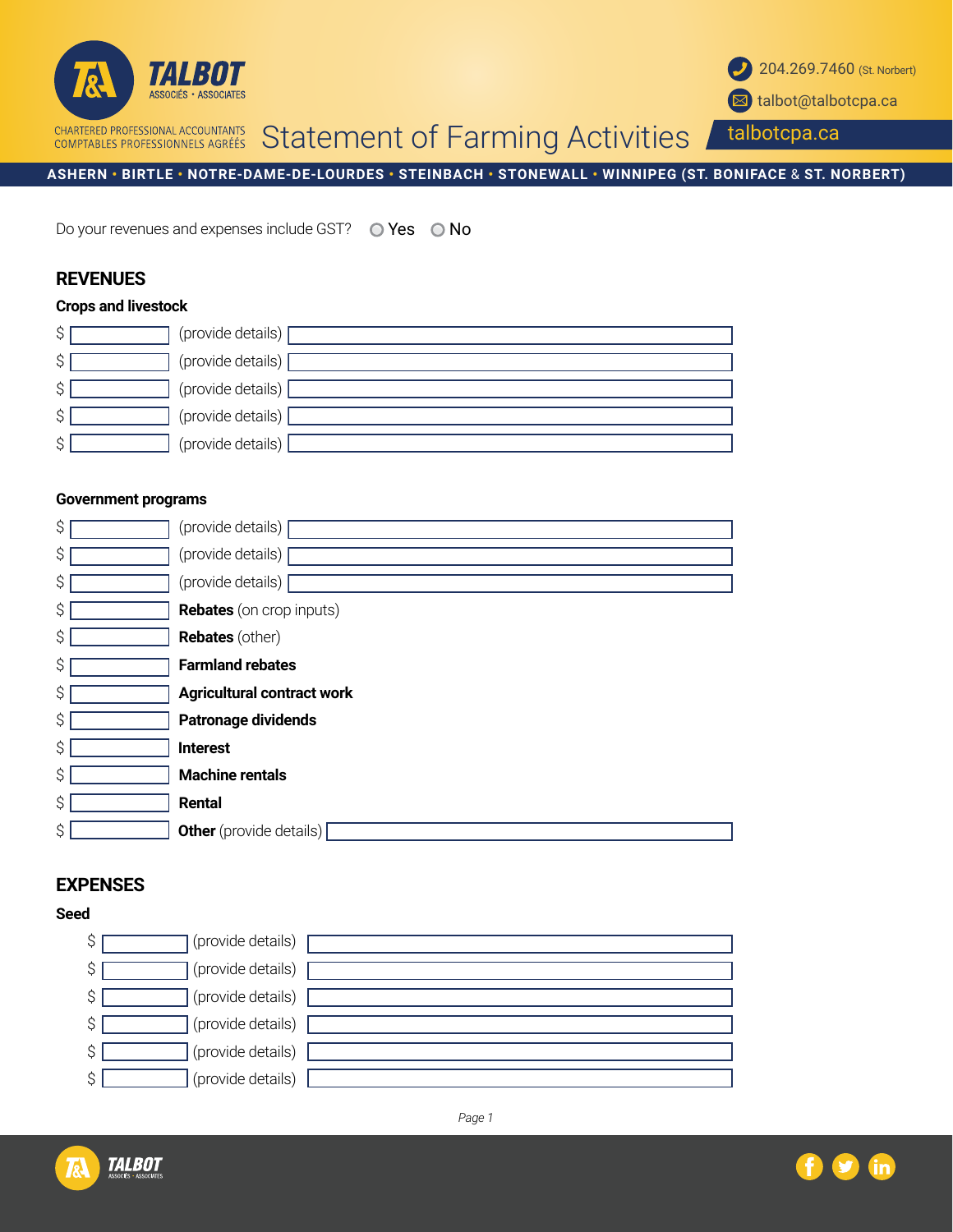# **EXPENSES continued**

| \$ | <b>Prepared feed</b>                                                                                                                                            |
|----|-----------------------------------------------------------------------------------------------------------------------------------------------------------------|
| \$ | Livestock purchases                                                                                                                                             |
| \$ | <b>Containers and twine</b>                                                                                                                                     |
| \$ | <b>Fertilizers and soil supplements</b>                                                                                                                         |
| \$ | <b>Pesticides and chemical treatments</b>                                                                                                                       |
| \$ | <b>Insurance premiums</b> (crop or production)                                                                                                                  |
| \$ | Veterinary fees, medicine, and breeding fees                                                                                                                    |
| \$ | <b>Minerals and salts</b>                                                                                                                                       |
| \$ | Fuel and oil (on farm machinery)                                                                                                                                |
| \$ | <b>Electricity</b> (farm portion only)                                                                                                                          |
| \$ | <b>Freight and shipping</b>                                                                                                                                     |
| \$ | <b>Heating fuel</b> (farm portion only)                                                                                                                         |
| \$ | Arm's length salaries (salaries paid to non-family members)                                                                                                     |
| \$ | Storage/drying                                                                                                                                                  |
| \$ | <b>Commissions and levies</b>                                                                                                                                   |
| \$ | <b>Livestock insurance</b>                                                                                                                                      |
| \$ | <b>Repairs and maintenance</b> (on farm machinery)                                                                                                              |
| \$ | <b>Equipment lease/rental</b>                                                                                                                                   |
| \$ | <b>Advertising and promotion</b>                                                                                                                                |
| \$ | <b>Building and fence repairs</b>                                                                                                                               |
| \$ | Land clearing and draining                                                                                                                                      |
| \$ | <b>Agricultural contract work</b>                                                                                                                               |
| \$ | <b>Other insurance premiums</b> (such as on farm buildings and machinery)                                                                                       |
| \$ | Interest (real estate, mortgage, loans, bank service fees)                                                                                                      |
| \$ | Membership/subscription fees (includes subscriptions to publications, memberships to organizations, and<br>government program fees, such as AgriStability fees) |
| \$ | <b>Office expenses</b>                                                                                                                                          |
| \$ | <b>Legal and accounting fees</b>                                                                                                                                |
| \$ | <b>Property taxes</b> (farm portions only)                                                                                                                      |
| \$ | <b>Rent</b> (land, building, pasture)                                                                                                                           |
| \$ | Non-arm's length salaries (salaries paid to family members)                                                                                                     |
| \$ | <b>Small tools and supplies</b> (including hardware)                                                                                                            |
| \$ | <b>Soil testing</b>                                                                                                                                             |
| \$ | Licenses/permits                                                                                                                                                |
| \$ | <b>Telephone</b>                                                                                                                                                |
| \$ | <b>Other</b> (provide details)                                                                                                                                  |



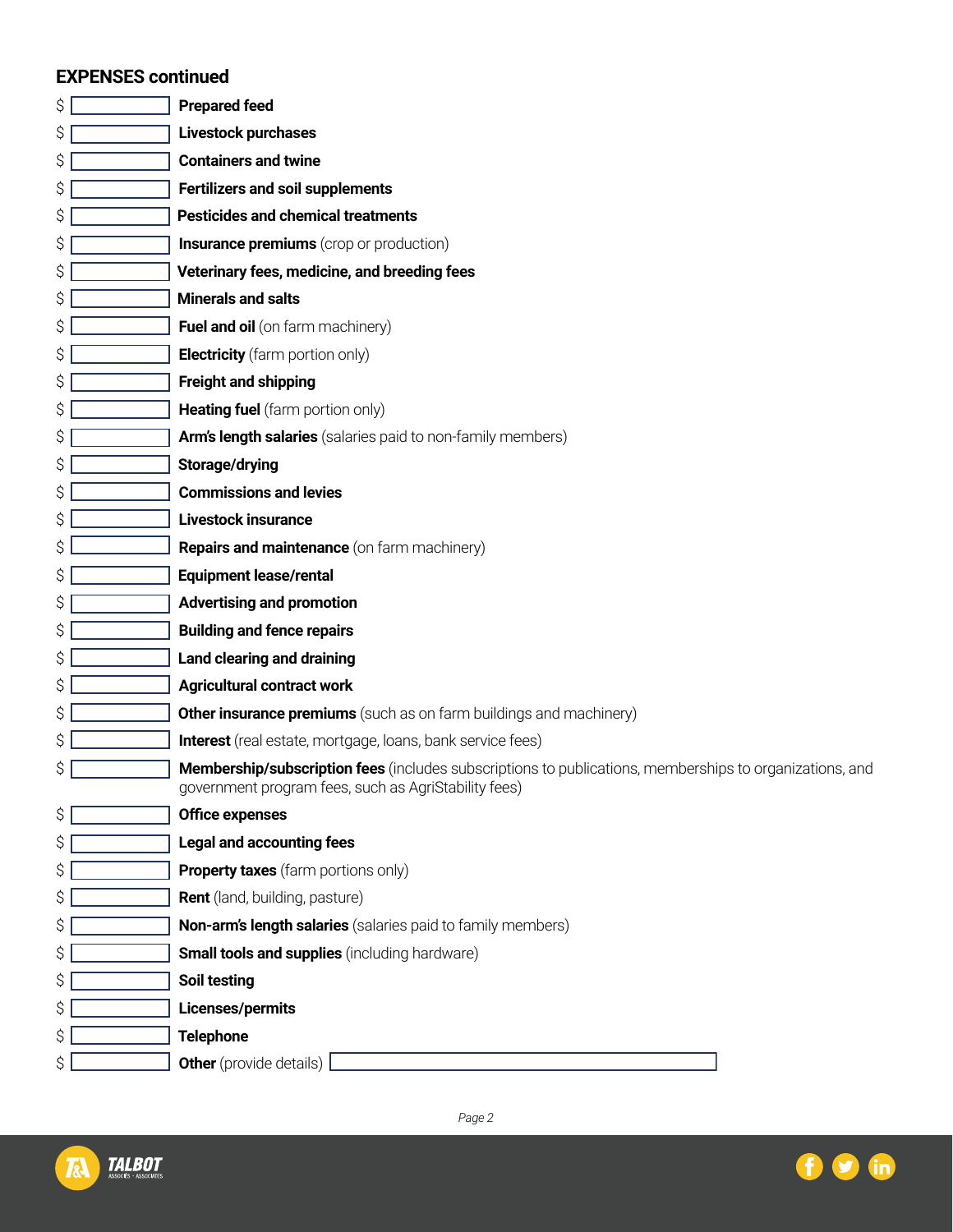# **CAPITAL ASSET ADDITIONS** (machinery, equipment, buildings, etc.)

| ᠬ<br>Ç | (provide details) |
|--------|-------------------|
| \$     | (provide details) |
| \$     | (provide details) |
| ¢<br>Υ | (provide details) |
| \$     | (provide details) |

# **CAPITAL ASSET DISPOSALS** (machinery, equipment, buildings, etc.)

| Ş  | (provide details)             |
|----|-------------------------------|
| P  | (provide details)             |
| S  | (provide details) $\sqrt{\ }$ |
| ت  | (provide details)             |
| v. | (provide details)             |

# **Inventory on hand as of December 31st**

**Crops:**

| <b>Variety</b> | Quantity<br>(bushel or tonnes) | Fair market value<br>(\$/quality) | <b>Total</b> |
|----------------|--------------------------------|-----------------------------------|--------------|
|                |                                |                                   |              |
|                |                                |                                   |              |
|                |                                |                                   |              |
|                |                                |                                   |              |

### **Livestock:**

**Variety** *# Heads* **Fair market value** 

| - - - | - - - - | (\$/head) |  |
|-------|---------|-----------|--|
|       |         |           |  |
|       |         |           |  |
|       |         |           |  |

| \$ |
|----|
| \$ |
| \$ |
| \$ |